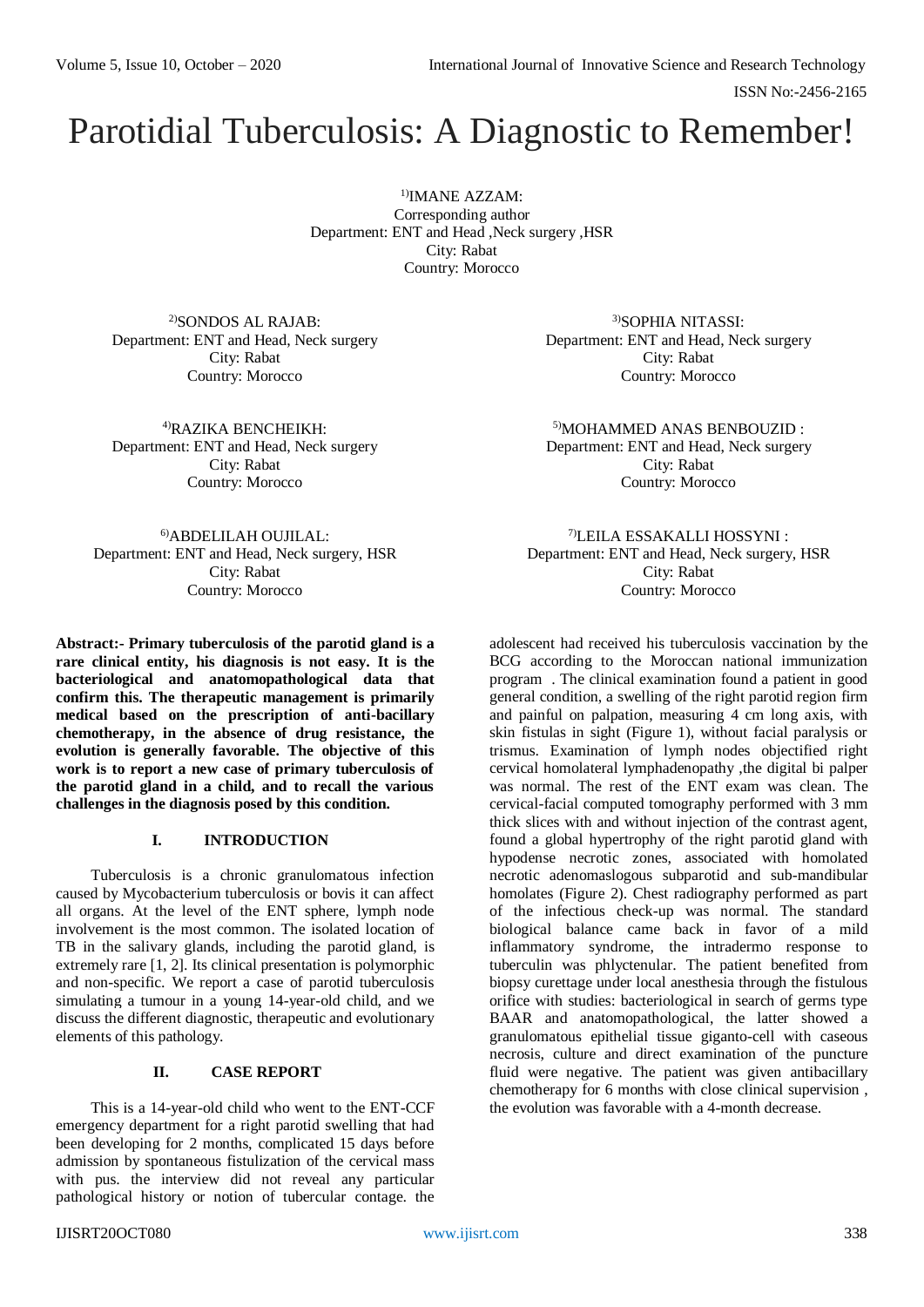#### ISSN No:-2456-2165

# **III. DISCUSSION**

The parotid location of mycobacterium tuberculosis is rare, it was described the first time by Von Stubenrauchen in 1894 it is a pathology of the young adult 20-40 years often from an endemic country: 90% of cases reported [3], it occurs in the majority of cases in the context of a disseminated multifocal tuberculosis.

The scarcity of salivary gland damage from this bacterium can be explained by the inhibitory action of saliva[4] , either by a retrograde ductal route through the stenon channel from an oropharyngeal location of Mycobacterium, thus giving the focal isolated form of the disease.it must be differentiated from a lymph node location that is not exceptional.

Clinical presentation is that of a unilateral pseudotumor syndrome: parotid swelling of progressive evolution with nodular or diffuse appearance, oral opening limitation and peripheral facial paralysis are little found,as well as for signs of tubercular impregnation [3] the presence of general signs is a great aid for diagnosis especially if they are associated with an evocative context:endemic area,tubercular contage [3]. The existence of an inflammatory sign with possible skin fistulization is highly suggestive of the infectious and inflammatory origin . This is similar to our clinical observation: the patient had a right parotid swelling that had been evolving for 2 months, complicated with inflammatory signs and skin fistulization.

Imaging lacks specificity and ultrasound, CT and objective MRI either a nodular lesion of a tissue or cystic nature or a diffuse infiltration of the gland evoking a sialadenite the existence of intraparotid lymphadenopathy or latecervical lymphadenopathy is common. Our patient presented with diffuse parotidomegaly with necrosis zone as well as cervical lymphadenopathy.

Other paraclinical examinations are rarely requested and do not allow the diagnosis to be made, in particular sialography or scan with technecium 99m or gallium67 chest radiography is requested to detect a possible lung localization, the positivity of intradermal tuberculin treatment is not constant [2,5] in our case the RDI was positive.

Thus the clinical and radiological picture poses a problem of differential diagnosis with other tumor etiologies , inflammatory only the anatomopathological study confirms the tubercular origin of a parotid lesion by highlighting a cellular epithelial giganto granuloma with caseous necrosis [5]. Fine needle cytopuncture has a specificity of 81% and a sensitivity of 94% [5], thus its positivity avoids a parotidectomy with risk of damage to the facial nerve,The development of biological techniques, including PCR – an expert gene, contributed to the identification of the bacterial genome from the puncture fluid [6].

Bilateral involvement is infrequent and often leads to suspicion of system disease. Only histological examination will guide the diagnosis can be made from a well-guided biopsy of the gland or adenectomy, see on a piece of exofacial parotidectomy [7]

The management is based on an antibacillary treatment that usually includes two phases, a so-called first attack phase, during which four drugs (ethambutol, isoniazid, rifampin and pyrazinamide) are used for two months. And a second called maintenance phase where the drugs used are ethambutol and isoniazid for seven months or isoniazid and rifampin for four months [8]. the total duration of treatment is six to nine months.

Some authors had advocated an exofacial parotidectomy for histological study and better therapeutic diffusion but this attitude was quickly abandoned given its high morbidity and good progression of the disease under exclusive antibacillary treatment. [3, 5, 6].

# **IV. CONCLUSION**

Tuberculosis of the salivary glands is rare. It poses a diagnostic problem because its clinical presentation and imaging data lack specificity in this pathology it is often the anatomopathological examination that makes it possible to confirm the diagnosis. The treatment is based on a wellcodified anti-bacillary treatment.

 *Conflicts of Interest:* No conflict of interest



Fig 1:- Right parotid swelling with local inflammatory signs and skin fistulization